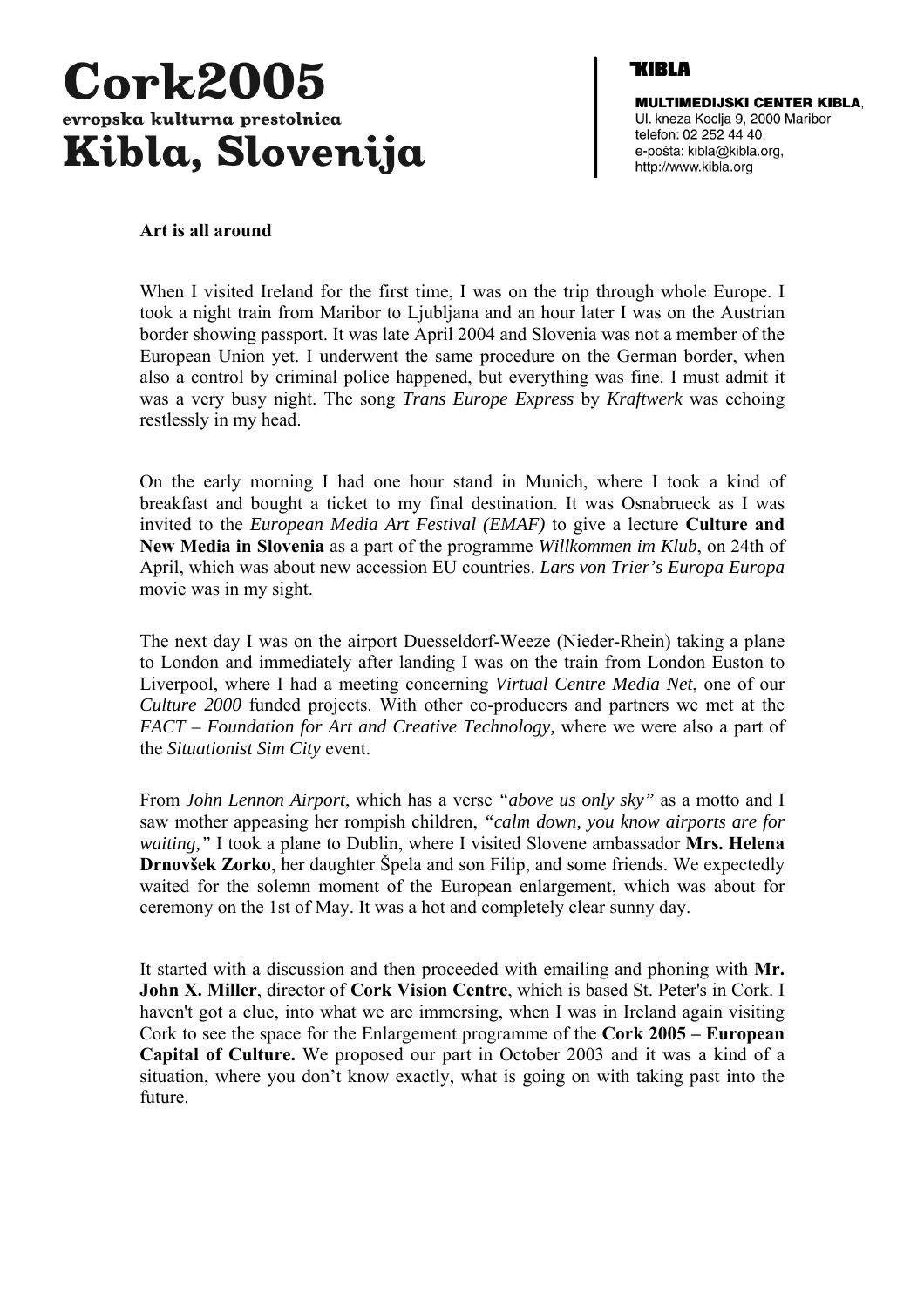Only couple of weeks ago I got aware of the responsibility we have. The first time in history Slovenia got its chance to participate in the EU programme as a member state. The *European City of Culture* project was launched, at the initiative of *Melina Mercouri*, by the *Council of Ministers* on 13th of June 1985, designed to "contribute to bringing the peoples of Europe together". It is one of the oldest programs and has become ever more popular with the citizens of Europe and has seen its cultural and socio-economic influence grow through the many visitors it has attracted. Who then cares after all, that Cork is the smallest *European Capital of Culture* in history and is almost the same size as Maribor, when art is all around…

## **Peter Tomaž Dobrila**

Programme Coordinator

## **Eye Try**

The selection of works by Slovene artists at the exhibition Eye Try reflects a variety of ideas and visions that co-exist in contemporary art. Today, art is very heterogeneous. The Eye Try unites and synthesizes various artistic approaches, from classical (paintings, statues) to the latest highly sophisticated technologies. Creative use of classical media is important for the enrichment of new media with subtle and tactile contents, and, at another extreme, with complex techno/logical contents. Eye Try is actually a reservoir of different artistic media which sometimes appear in interaction.

The paintings span from plastic representation to subtle organic abstract forms (Uršula Berlot, Natalija Šeruga, Marko Jakše, Andrej Brumen Čop). The material sculptural element ranges from simple classical statues on bases to enigmatic spacial installations (Boštjan Novak, Marko Črtanec and Magdalena Pederin). Classical intertwines with contemporary, individual with collective, unconciousness with conciousness, separate with social, local with global, urban with nomadic and the spectacular with the intimate (son:DA, Intima, Matjaž Krivic and Žiga Koritnik.) Every choice is based on one common denominator: artistic visualisation, a try by the eye. Yes, just as you would cover one eye and try to gaze longer and differently in one eye blink

### **Aleksandra Kostič**

Director of visual art program Kibela

The visual art program in Kibla has existed since 1996. Gallery Kibela, a space for art, was established in January 1999 and this year celebrated its sixth anniversary. During this time more than 100 exhibitions, events and performances of Slovene and international artists took place. Artists in the current exhibition were a part of a regular annual program of the Kibela 2002 - 2004.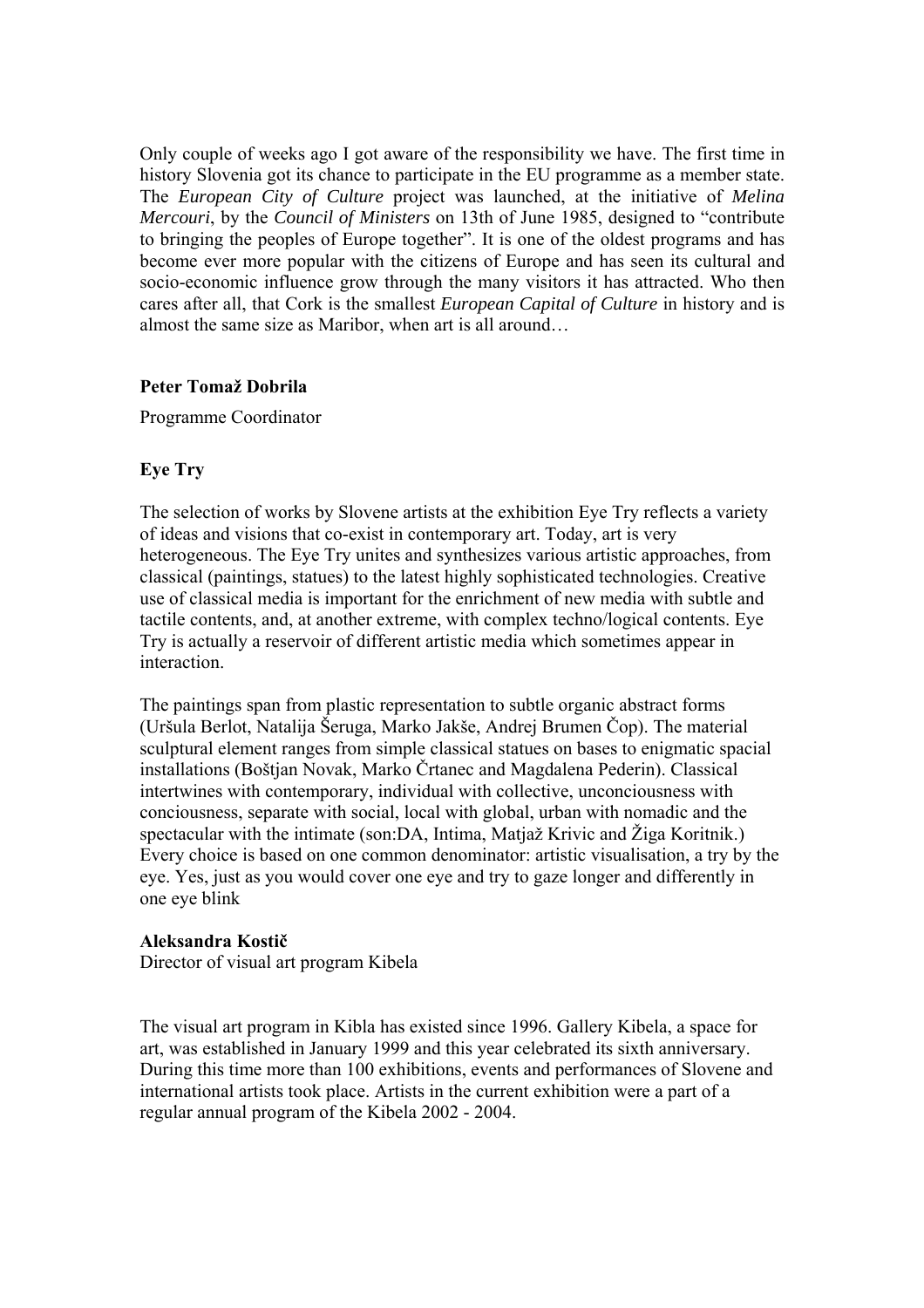**Marko Jakše** (1959, Ljubljana), 1987 completed studies at the Academy of Fine Arts in Ljubljana. He lives as a freelance artist. 1992 moved to the village Mohorje pri Robu na Dolenjskem.

He's in painting and painting is in him. Together they are lovers and a couple! They are going before the alter. Meanwhile as She is arranging herself, He is embellishing her. With a gesture, which is far from the eyes but near to the ears. With melody. In heart and mind. In rhythm. Somewhere, there, where She found her place and would not leave, as She knows that only there is all so pure. Somewhere, there, where He had for the first time intercourse with her image, which revealed to him the wide world. Somewhere, there, where He later unveiled himself and they danced away their first dance. Then She told him everything. Sincerely. And now they are chatting and dancing and this music will never stop.

**Uršula Berlot** (1973, Ljubljana) Academy of Fine Arts Ljubljana (1994-1998). Ecole Nationale Superieure des Beaux-Arts, Paris, France, 2000: DNSAP (Diplome d`Arts Plastiques), where she continued to study painting and multimedia; completed studies at The Academy of Fine Arts Ljubljana (2002).

Uršula Berlot is interested in elementary organic processes in nature, metamorphic states of light and matter and their analogies with mental phenomena within our perception. In her light objects she explores the relationships between material and immaterial, sensibility and intelligibility, transitional and eternal...

http://[www.ljudmila.org/~berlotur](http://www.ljudmila.org/%7Eberlotur/) 

**Andrej Brumen-Čop** (1967, Maribor). Studies at the Academy for Fine Arts completed 1994. 1997 recieved a stipendium on the Academy for Fine Arts in Prague, 2000 in New York. He is an author of numerous writings and interviews about fine arts.

In the paintings of Brumen-Cop, the fragile beauty of the transitory and »the loathsome speck of a fly« have much in common. Both are inseparable parts of the human world, its fleeting quality, the physical inferiority of its inevitable decline. The fear of extinction is interwoven with the masochistic opening of wounds and the desire for exposure.

**Natalija Šeruga** (1971, Maribor) completed studies at The Academy of Fine Arts in Ljubljana in 1999. She lives and works in Radenci.

**Natalija Šeruga** draws softly on sewn canvas and builds the space of a painting in layers into tranlucence depth. »Everyday reality is solid, present - I want to catch another reality, which is fragile and fugitive. It exists in fugitive experiences, another dimension comes with daylight in miraculous, but extremly fugitive moments. It falls apart easily, it slips through the fingers, I need to touch it as a butterfly.«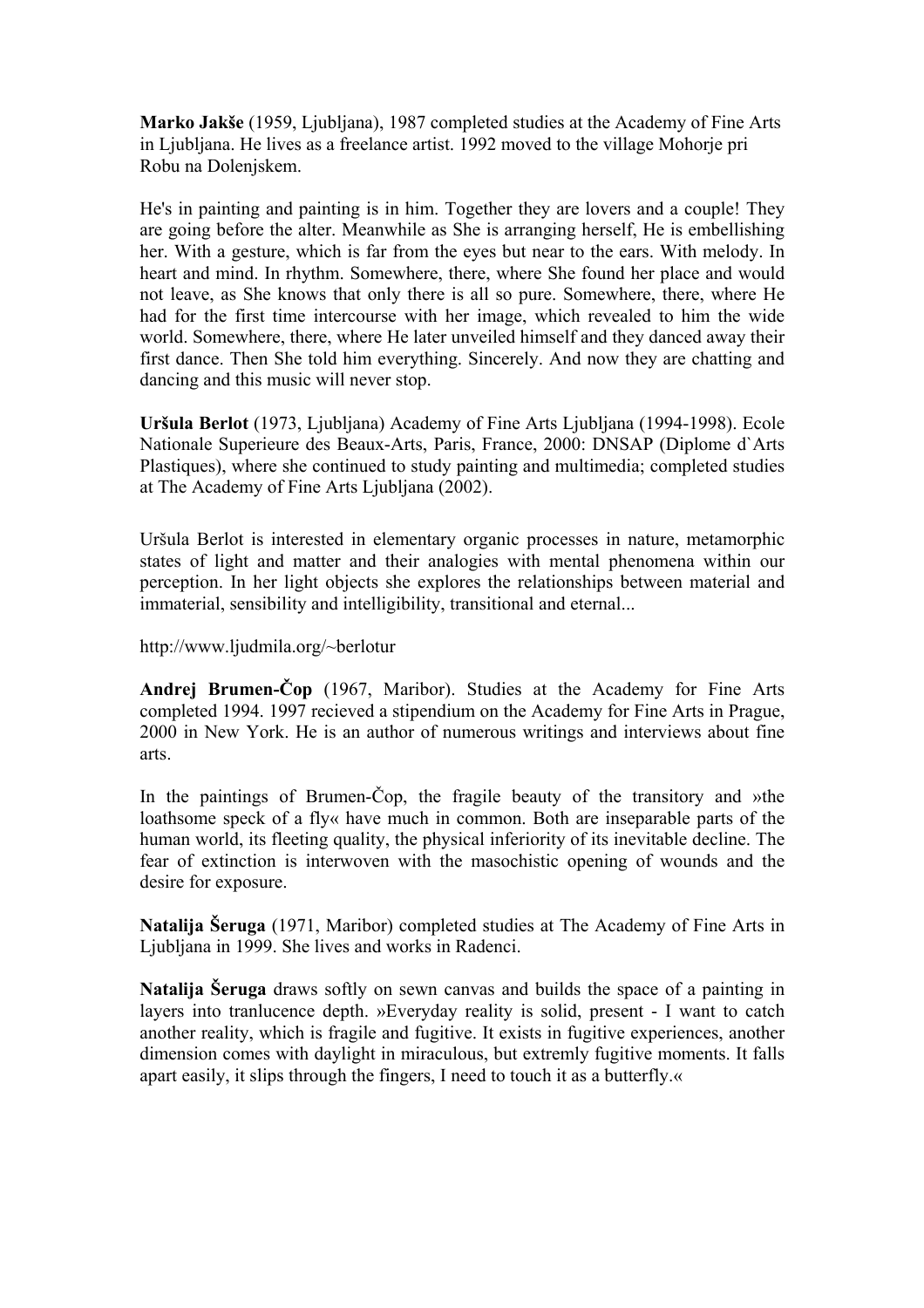**Boštjan Novak** (1966, Ljubljana), 1992 completed studies at The Academy of Fine Art in Ljubljana. Lives and works in Ljubljana.

**Boštjan Novak:** »I want to make a statue as simple as possible yet still interesting for longer observing. A sculpted image has a different meaning to, for exemple, an image on a TV screen. That's why I like to test myself on a margin between ideology and sentimentality. Besides, I'm interested in sculptural language itself and my sculpting is a mixture of all styles. That fact doesn't bother me, because I think that no sculpting style has been exhausted, nor will our understanding of a statue ever be complete.«

http:// www.ljudmila.org/bnovak

**Magdalena Pederin** (1968, Split, Hrvaška) completed studies at the Academy of Fine arts in Zagreb. In her work she explores exclusively urban connotations of electronic arts

**Magdalena Pederin's** enigmatic installation places the viewer in an aesthetic electronic continuum of ever changing numbers and letters. Using the 16 letters of the artist's name, the ASCI computer language is the device activated to create thousands of combinations – anagrams. This endless reiteration of sound and image, the letter puzzle of anagrammatic combinations, has been arrested here, stopped as if by pressing the »still« button, by placing a wooden cube in the space. Looking into it is like looking into a bottomless well.

**Marko Črtanec,** born 1953 in Ljubljana, where he lives and works today. Continuing a family tradition, he has been designing and working wood for more than fifteen years.

**Marko Črtanec's** intimate understanding of the wood itself is reflected in the design and execution of his works. His work incorporates simple inventiveness, unforced, a refined impression in space, and always zen-like objectivity. The wooden objects often have multiple meanings, with several layers of message as hidden in the material itself as in a separate and compounded form.

**son:DA (Horvat Miha, 1976, Maribor and Metka Golec, 1972, Maribor)** working together since 2000 with different media, different approach and different message.

**Son:da's** themes of these drawings made with a computer mouse are fetishized details of the modern interior, such as sockets, distributors, cables, plugs, mobile phone chargers… These are installed on the walls in almost sacral manner, although satirical connotations of the technological world are obvious. Th more monumental formats consist of 17th Century Dutch interiors (common people in everyday environments), transferred to the future. Allusions are made to paranoid visions of a trapped urban denizen, connected with cables to a traumatic social environment.

http://sonda.kibla.org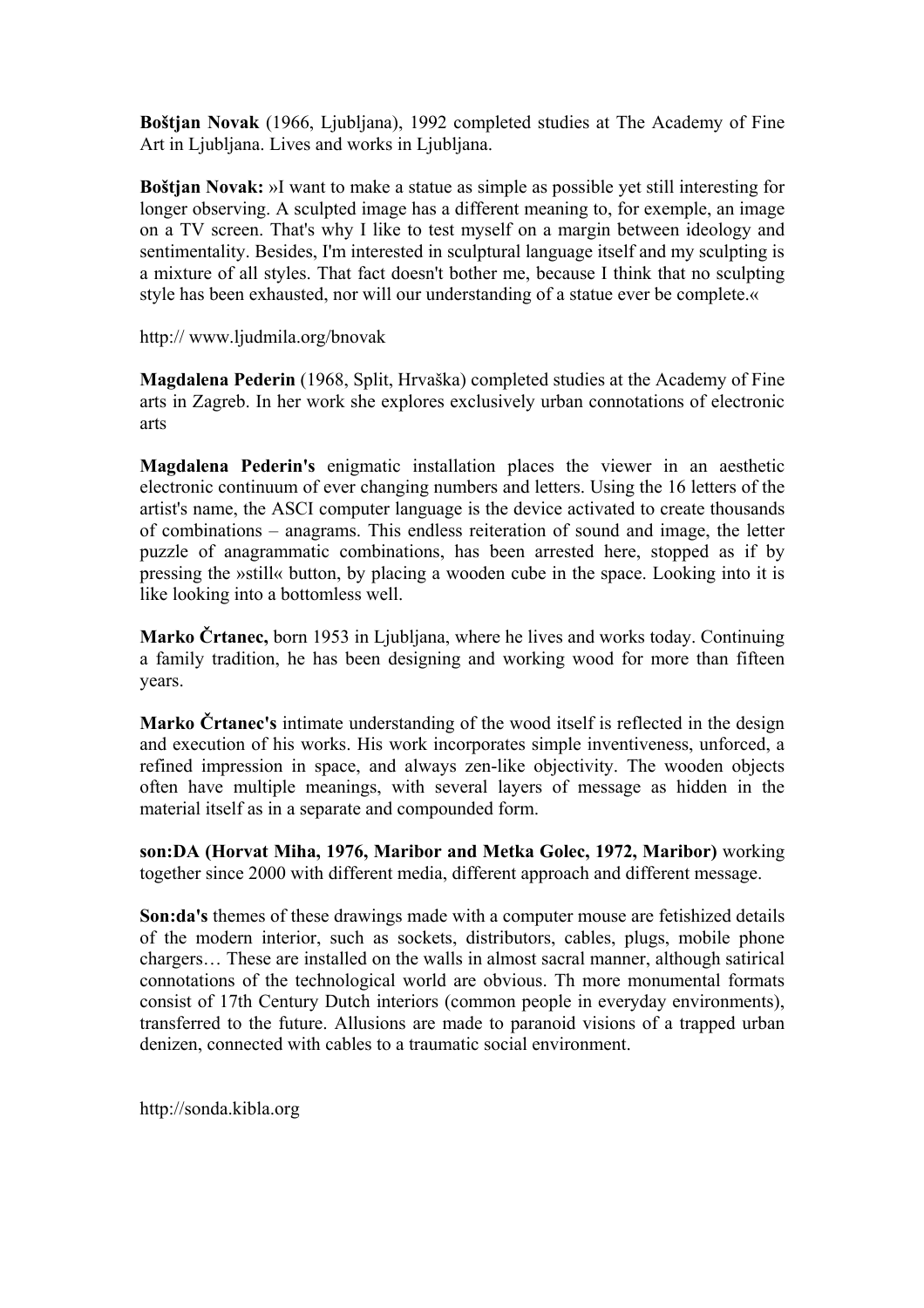**Igor Štromajer** (1967, Maribor) is a web artist, radio director, theater pedagog, performer and director; he works as the institution The Virtual Base INTIMA, founded 1994 in Ljubljana. INTIMA is a noncommercial art label. Awards: Extension festival, Hamburg, Germany, 1997; for the project "0.HTML"; Trash ART festival, Moscow, Russia, 1999; for the project "ZVRST 3"; COMTECart 99 festival, Dresden, Germany, 1999; for the project "b.ALT.ica"

**Intima (Igor Štromajer in Brane Zorman):** »Dancing an illegal wireless roboballet in the kitchen of the Teatro alla S.cala represented a big conceptual and strategic challenge to the Intima Virtual Base, therefore the preparations have been taken serious, safety measures have been calculated, and the previous experience from the Bolsh.oi Theatre in Moscow has been very welcome.«

Ballettikka Internettikka is an ongoing study of the internet guerrilla performance.

[www.intima.org](http://www.intima.org/) 

**Matjaž Krivic** (1972, Ljubljana) The author has won recognition with numerous outstanding photos, which have appeared in all important printed media in Slovenia; he works for the French photo agency *Sipa Press* and for the Norwegian agency *Millimeter Design*. He has been awarded twice by The Royal Geografic Society, having been named as photographer of the year (2002 and 2003).

**Matjaž Krivic** is a master of emotionally charged portrait and landscape nomadic photography. His computer programmed multivision is a persuasive personal confession of a global vision. The author uses technology to upgrade individual photographs into a spectacle of images and music, which are sometimes reminiscent of post-hippie »love, peace and harmony« extasy of the Rainbow festival type, since the author vibrates with social as well as with all other living entities. He believes the love of global paradise is the highest emotional and esthetic virtue.

[www.krivic.com](http://www.krivic.com/) 

**Žiga Koritnik** (1964, Ljubljana) is a free-lance photographer, TV and film cameraman. He is a member of The Jazz Journalists Association.

**Žiga Koritnik** has a classic approach to Jazz photography. Includes an extensive selection of B&W images of everyone from traditionalists such as Joe Henderson and Tito Puente to avant-gardists Mark Ribot and John Zorn. Also provides numerous images of eastern European jazz artists that powerfully demonstrate the universality of jazz.

[www.ljudmila.org/scca/koritnik](http://www.ljudmila.org/scca/koritnik/)